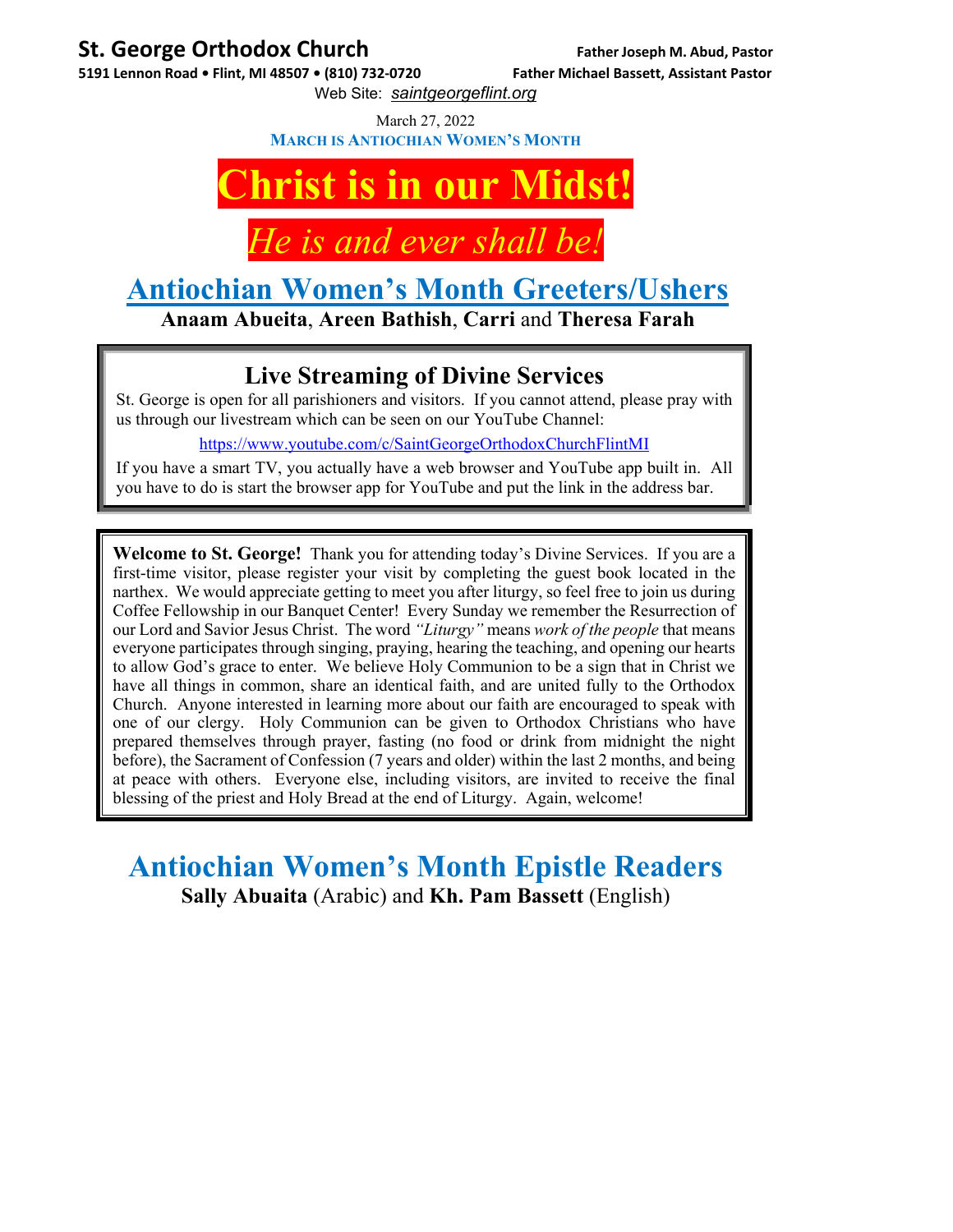## Flower Offering for the Adoration of the Holy Cross

 The Shaheen Family for the health of their family and in loving memory of parents **George** and **Beatrice** and brother **Kenneth**.

## Holy Bread Offerings (*Oblations*)

- Philip Abuaita and Zahra Abuaita and families for the health of their families and in loving memory of sister **Elaine** Alqassis (40 day).
- Emil and Eline Abueita for the health of their family and in loving memory of aunt **Elaine** Alqassis (40 day)
- Steve and Kelly Sanderson for the health of their family and in loving memory of **Donna** Stewart (3 year, mother of Kelly).
- St. George Ladies Auxiliary for the health of their families and in loving memory of their members who have fallen asleep in the Lord:

| Sylvia Abdella          | <b>Jellilah Faris</b>  | Rose Joseph           | <b>Sadie Salem</b>       | <b>Zed Shaheen</b>     |
|-------------------------|------------------------|-----------------------|--------------------------|------------------------|
| <b>Sadie Albert</b>     | <b>Laura</b> Gantos    | <b>Jean Khouri</b>    | <b>Betty Salim</b>       | <b>Gladys</b> Shemes   |
| <b>Lourice Beers</b>    | <b>Rose Gantos</b>     | <b>Amal Koubty</b>    | Norma Salim Lazar        | <b>Mamie Shemes</b>    |
| <b>Betty Brackett</b>   | <b>Samira</b> Gantous  | Maria Monkaba         | <b>Nusra</b> Salim       | <b>Sadie Shemes</b>    |
| <b>Kamelia</b> Brackett | <b>Lucy Ghattas</b>    | <b>Martha</b> Newman  | <b>Sadie Salim</b>       | <b>Emeline</b> Shweiry |
| <b>Shyka Brackett</b>   | <b>Ann</b> Hackim      | <b>Thelma</b> Nickola | <b>Vicky</b> Salim       | Sylvia Sophiea         |
| <b>Elizabeth Farah</b>  | Patricia Haddad        | <b>Leerese</b> Nicola | <b>Miladeh Salomon</b>   | <b>Catherine Touma</b> |
| <b>Feroze</b> Farah     | <b>Helen</b> Isaac     | <b>Lucile Raffoul</b> | <b>Widad Salomon</b>     | Eva Wakim              |
| <b>Marie</b> Farah      | <b>Helen</b> Isaac     | <b>Aida</b> Rojas     | <b>Adele</b> Samra       | <b>Gloria</b> Ward     |
| <b>Yosra</b> Canasi     | <b>Pauline</b> Jehnsen | <b>Mary Romley</b>    | <b>Adel Saseen</b>       |                        |
| <b>Pauline</b> Farah    | <b>Delores</b> Joseph  | <b>Nora Romley</b>    | <b>Freida</b> Seikaly    |                        |
| <b>Shafeeka Farah</b>   | <b>Esther Joseph</b>   | <b>Norma</b> Rynek    | <b>Beatrice Shaheen</b>  |                        |
| <b>Vera</b> Farah       | Hillia Joseph          | Sadie Salem           | <b>Madeleine</b> Shaheen |                        |

- We pray for the servants of God who have fallen asleep in the Lord: **Salim** Haddad (40 day), **Ibrahim** Rishmawi (+February 20<sup>th</sup>, uncle of Salim and Fadi Rishmawi), Irma Cena (+February 23<sup>rd</sup>, mother of Mary Jo Farah), **Salwa** Isaac Selby (+March 2<sup>nd</sup>), and **George** Kardoos (March 3<sup>rd</sup>, uncle of Cam Takach).
- Prayers are offered for our parishioners who are ill, recovering, or in need, especially His servants: **Metropolitan Paul** and **Archbishop John** who are in captivity, **Sahar** Abdallah, **Shafiqa** Abuaitah, **Suheil**  and **Abeer** Abuaita, **Laila** Abud, **Anwar** Abueita, **Jane** Abueita, **Chelsy** Abufarha, **William** Alsahouri, **Rose** Ayoub (mother of Cam Takach), **Sharon** Ballreich (sister of Nancy Silpoch and Deborah Salim), **Emil** Bathish, **Cynthia** Brooks (sister of Fr. Michael), **Douglas** Coone, **Levi** Cooper, **Vera** Daoud, **Jimmy** and **Victor** David, **Ranna** Esho (friend of Batoul Burbar), **Averie** Fisher (niece of Doug and Sandy Thomas), **Elias** Gantos, **Mariam** Ghanim (mother of Manal Abuaita), **Phyllis** Good, **Nadia** Ibrahim (mother of Ziyad), **Daisy** Isaac, **Dannie** Jones, **Loretta** Karpelenia (mother of Denise Ghattas), **Nicola** Khoury, **Lan** Kiley (niece of Raji and Sue Salomon), **Rafat** Nasri, **Laura** Nassar, **Sarah** Nassar, **Aida** Raffoul, **Roger** Saadeh, **Deborah** Salim, **Elaine** Salim, **Nicholas** Saseen, **Elaine** Shaheen, **Michael** Silpoch, **Georgette** Yusuf, and **Michael** Zerka (uncle of Lauren Zerka).
- We also pray for our expectant parents: **Staci** and **Daniel** Bator, **Casandra** and **Daniel** Burbar, **Joselien** (daughter of Issa and Esperanza) and **David** Khoury, **Sandy** (daughter of Issa and Esperanza) and **Raad** Qumsieh, and **Jacqueline** (daughter of Anwar and Janet) and **John** Timm.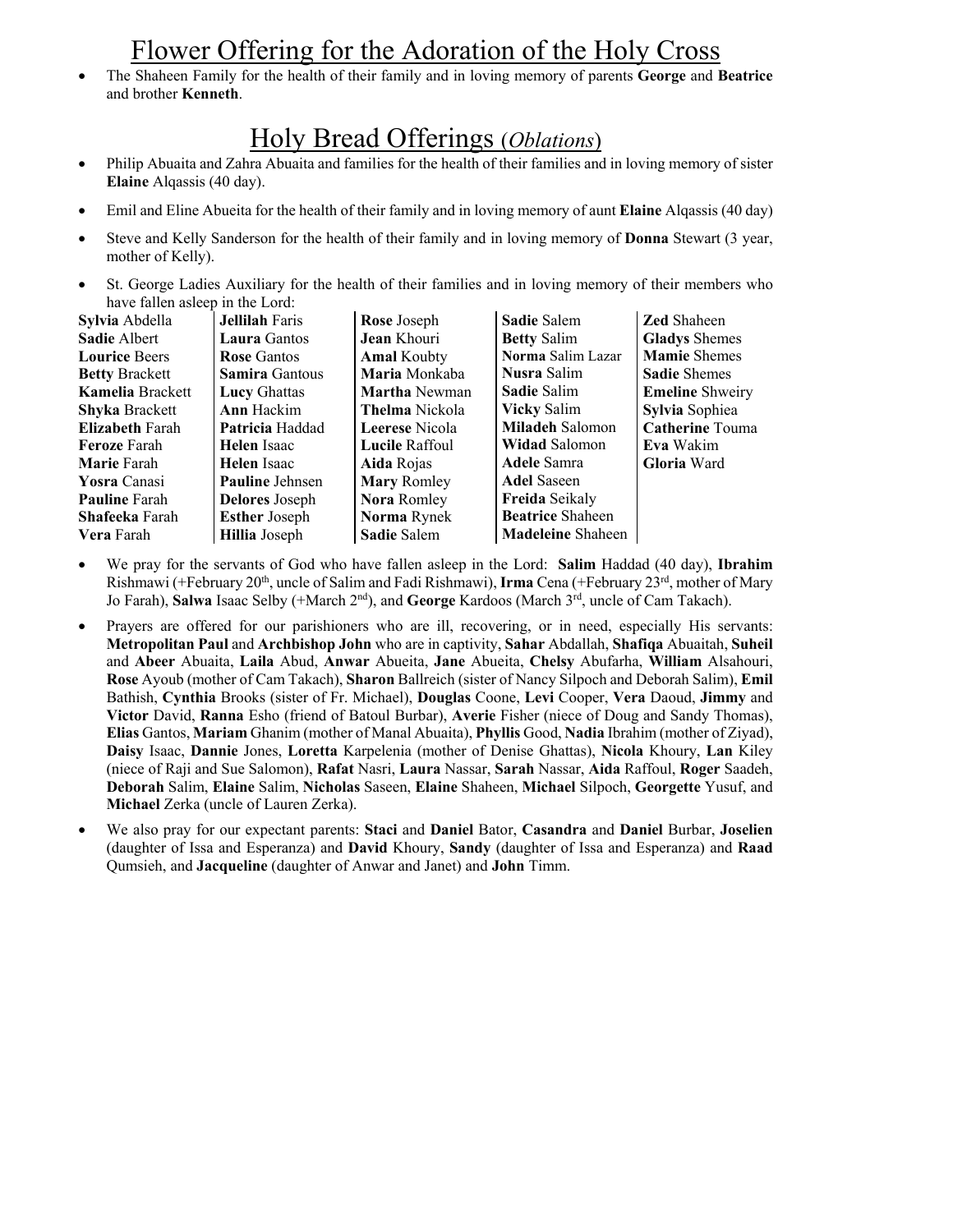# **ANNOUNCEMENTS**

**LADIES AUXILIARY FALAFEL LUNCH** The cost for TODAY's lunch: Adults \$10 each; Children 7 and under \$5 each. Everyone is invited!!! All proceeds will go to their National Project: *The Antiochian Village Project: Reflecting on the Past ~ Building for the Future*. Please be generous and support the wonderful and good works of our ladies!

**COFFEE FELLOWSHIP HOSTS** Available dates: May 1<sup>st</sup>, 15<sup>th</sup>, and 29<sup>th</sup>  $\sim$  sign-up poster and hosting information is in the Lounge and includes bringing whatever you wish to serve and cleaning up afterwards. St. George provides coffee, cups, cream, and sugar at a charge to the host of \$25. **For more information, contact Manal Abuaita** (810-577-0028).

**YES,WEARE!** We are missing so many of our children (and parents!) who are missing out on learning about our Life in Christ as we live our Orthodox Faith. Parents, you love your children, we love your children, and most importantly, God loves your children. Come to the Divine Liturgy **at 10am** to partake of our Lord in Holy Communion. Come to church to show your love of God! Come and receive all the blessings He has for us as we continue our journey to the Great Fast, the Raising of Lazarus, Palm Sunday, Holy Week, and our Lord's Pascha, His Resurrection on the Third Day!

**WHEN WE HAVE LENTEN SERVICES** there are often times for people to help with the readings. If you are reading, we ask you to keep the following in mind: come up near the microphone while the previous reading/prayer/hymn is being done, have your mouth within fractions of an inch from the microphone and project your voice. This is particularly beneficial for those who are viewing our stream of the service, but also assists all of us to hear better.

**HOLY SACRAMENT OF REPENTANCE (CONFESSION)** If you are 7 years or older, have been away from the Church, or have not had Confession in the last 2 months and desire to come back and receive the Body and Blood of Christ, please remember you must offer a confession of your sins first. During this time of preparation during the Great Fast is a perfect opportunity. Confessions can be heard before or after most services except after Wednesday Presanctified and Sunday Divine Liturgy. Fr. Joe is not the only Orthodox priest in the area, or at St. George, and if you would prefer to go for confession to Fr. Michael or one of the other local priests, feel free to do so (*please just let Fr. Joe know*): Fr. Jarrod Russell from Assumption Church (810-771-4611), Fr. Gabriel Bilas from St. Mary Magdalene (810-750- 1401) or Fr. Matthew Butrie from St. Nicholas Church (810-744-0070). **Let everyone in our St. George Family prepare and partake of our Lord in Holy Communion.** The important thing is not who hears your confession, but that you participate in this Holy Sacrament on a regular basis. **Blessed are those who wash their** *(baptismal)* **robes, that they may have the right to the Tree of Life** *(which is Jesus Christ)***.** *(Revelation 22:14)* 

**COLLEGE SCHOLARSHIPS AVAILABLE** We are very fortunate to have several scholarships available to those who wish to further their education. Some applications are in the Lounge and others are located at: https://antiochian.org/regulararticle/386. Please note THE DEADLINES!

**FOOD FOR HUNGRY PEOPLE** (FFHP) We have begun our annual Archdiocesan program to feed the hungry. Boxes for your home and businesses are on the front pew. **Parents**: please come to church so your children can get their box and calendar and they can help feed the hungry too! Information is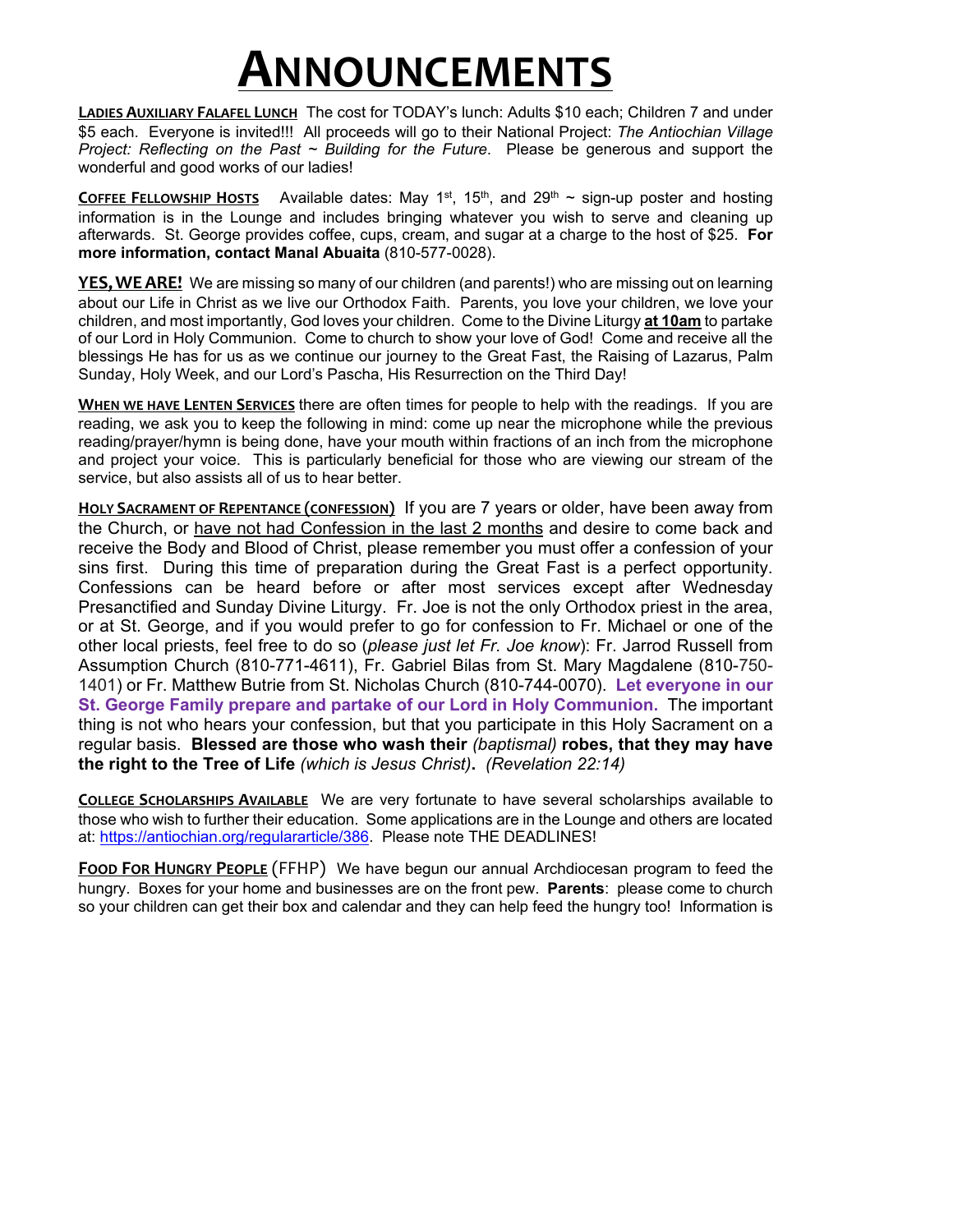available on the Archdiocesan Website for ways to make this a **family Lenten activity** https://www.antiochian.org/dashboard?name=Food%20For%20Hungry%20People

**OUR STEWARDSHIP, OFFERINGS, & DONATIONS** Though you might not come to church, **our stewardship, offerings, and donations are still very badly needed**. PLEASE help your parish by continuing to offer! If you cannot come to church, you can simply go to our parish website (https://saintgeorgeflint.org/) and donate on-line (use the QR code to the right) or you can bring or mail your offerings to St. George, 5191 Lennon Road, Flint, MI 48507. As always, THANK YOU for your generosity and love of our St. George!



### **COMING EVENTS**

| This Week          | The <i>Great Fast</i> began on March $7th$ and continues until our celebration of <b>Pascha: our</b><br><b>Lord's Resurrection</b> on April $24th$ . The traditional fasting discipline ( <i>no meat, poultry,</i><br>dairy, eggs, fish, wine, olive oil, and their by-products) is observed on all weekdays.<br>On Saturdays and Sundays, wine and olive oil are allowed. |
|--------------------|----------------------------------------------------------------------------------------------------------------------------------------------------------------------------------------------------------------------------------------------------------------------------------------------------------------------------------------------------------------------------|
| Monday             | صلاة النوم الكبرى Great Compline<br>6 <sub>pm</sub>                                                                                                                                                                                                                                                                                                                        |
| Wednesday          | <b>Lenten Hours</b> at St. Nicholas<br>10:30am                                                                                                                                                                                                                                                                                                                             |
|                    | Combined Pan-Orthodox Presanctified Liturgy القداس السابق تقد يسه Combined Pan-Orthodox Presanctified Liturgy                                                                                                                                                                                                                                                              |
| Friday<br>Saturday | <b>Potluck</b> at St. Nicholas<br>6 <sub>pm</sub><br>Little Compline and Akathist to the Virgin Mary خدمة المديح (Madayeh)<br>6 <sub>pm</sub><br><b>Great Vespers and Confessions</b><br>5pm                                                                                                                                                                               |

++++++++++++++++++++++++++++++++++++++++++++++++++++

#### **Sycophants <sup>~</sup>** *Cooperating in the Devil's Attack Against the Church*

*by Abbot Tryphon, head of All-Merciful Savior Monastery on Vashon Island, Washington* 

There is a new movie that is having a great impact upon the whole world, a movie that I was blessed to see while in Northern Idaho, as the speaker for the Women's Tea at Saint John the Baptist Orthodox Church in Post Falls, Idaho. *Man of God* is a profound movie not only because it tells the story of one of the greatest saints in history, but because it demonstrates the powerful impact suffering can have on behalf of the Church. Saint Nectarios was Metropolitan of the throne of Pentapolis, a man of great humility, and perhaps one of the most believed and honored bishops of the Church.

The movie, which was nine years in production, is one that every Orthodox Christian should see, for it demonstrates the dangers that often befall Christ's Church. That the Church of Christ is hated by the Evil One should be of no surprise. That the devil has often warred against the Church from within is a reality that we must all be aware of, for the best way to attack the integrity and holiness of the Church, is from within. That the Church is the Hospital of the Soul, is it any wonder that the physicians of this hospital would be the target for the Devil's attacks? That some bishops of the Church should be the target of hatred and rage against Christ, only makes sense, even though we know from scripture that *"the gates of hell shall not prevail against the Church"* (Matthew 16:18-19).

*Continued*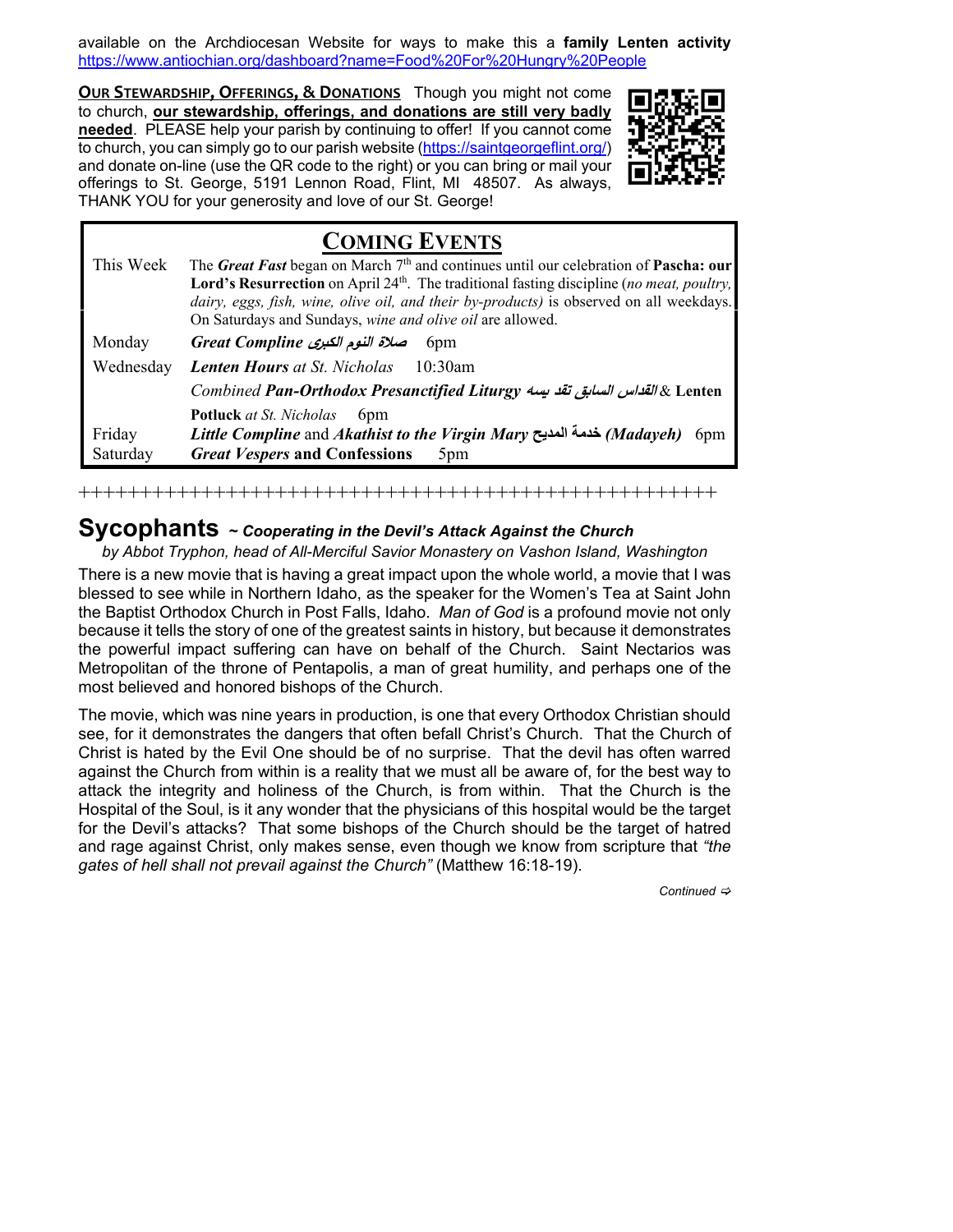The love and admiration of the people for Metropolitan Nectarios turned to his disadvantage. Because of the spotless life that he led, because of his holy sermons, and his inspiring writings, he stood out among his fellow bishops, all Metropolitans of the See of Alexandria. They did not like Saint Nectarios because he was different from them. For this reason these bishops slandered him to Patriarch Sophronios, saying that he had his eye upon the Patriarchal Throne, because he had this "false show of piety," as they called it. Not wanting to recognize his true virtue and unmatched spiritual beauty, they said that all his virtue was only a show so that he would be considered holy by the people. They accused him of using his popularity with the people to dethrone the Patriarch. Since he was so popular with the people, the Patriarch was easily convinced that his position as Patriarch was in danger. Little did they understand that Saint Nectarios was not a proud man and not ambitious, as they were. He was, unlike them, not interested in positions of power and glory. The Saint made no attempt to justify himself but placed all his hope in the promise of Christ who has said: *"Blessed are you when men revile you and persecute you and utter all kinds of evil against you falsely on my account"* (Matthew 5:11).

Because they were threatened by him, they suspended their fellow bishop as Metropolitan of Pentapolis. The Patriarch, who had been a very great "friend" of Metropolitan Nektarios, wrote an ambiguous letter of suspension, which later became the cause of much scandal, saying that for "reasons known to the Patriarchate" he was suspended from the Metropolis of Pentapolis, but that he was allowed to remain at the Patriarchate and to eat at the common table. Saint Nectarios was essentially deprived of all means of lodge and shelter.

Although he was not defrocked per say, nor was he suspended from ecclesiastical functions, he was taken away from his throne to be without position. He humbly endured these slanders and the suspension from his throne, but because he was popular with the people there were grumblings and intrigues that arose, with the people demanding to know why he was suspended. Not wanting to cause further disturbance in the Church of Alexandria, Saint Nectarios secretly left for Greece, but the letter of dismissal he received only complicated matters, since those against him knew that they would be embarrassed if the truth were known about the true matter of his dismissal. Therefore, they sent letters, both anonymous and signed, to influential people in Greece, slandering him as being unethical and immoral, and that this was the reason he was suspended from his position.

Alone and despised, he embarked for Athens. He faced many days without food, as he kept nothing for himself and gave all the little that he had to the poor. When the Saint appeared in Athens with this paper of suspension, many believed there must have been a cause for his suspension. Because he was removed, "for reasons known to the Patriarchate," many chose to believe he must truly be an evil man. When evil rumors go around about someone, outsiders to the situation usually fall victims of believing them. Thus, both the State and the Church authorities refused to give him a position in the Church of Greece. Saint Nectarios was left without means of support, a stranger amongst his own, without lodging, without food, without even the simplest means of survival.

Every day he would go to the office of the Minister of Religion so that something might be done for him and every day he was turned away. He thought about going to Mount Athos for monastic retreat, but gave up the idea as he wanted to help others more than he wanted to help himself.

*Continued*